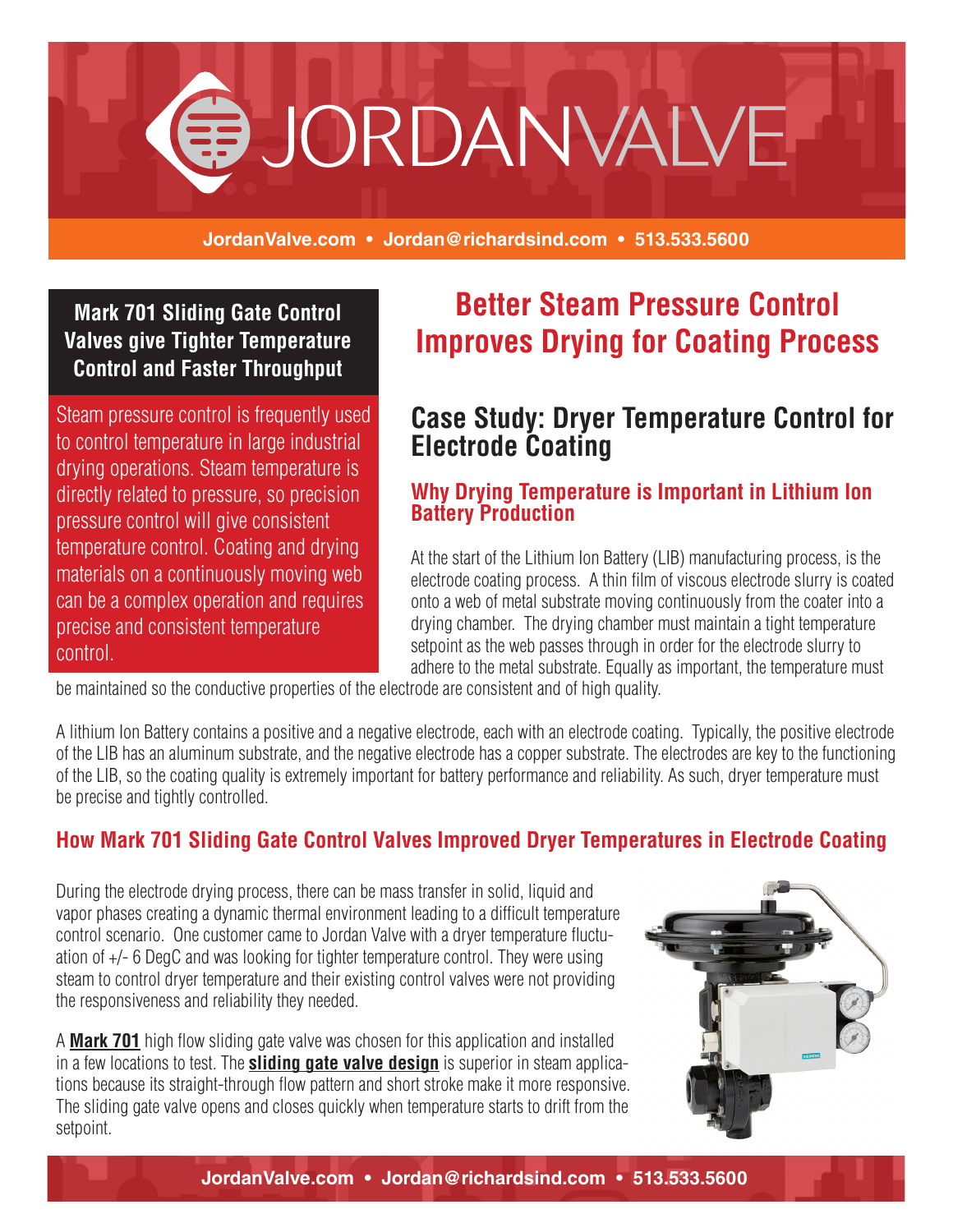

A simplified schematic of coater drying system is shown in the schematic below with a Jordan valve controlling the steam supply to the dryer.



*Schematic of a coating process using Jordan MK 701 to control steam supply to the dryer*

See the diagrams below showing the straight-through flow pattern in the Jordan Valve compared to the circuitous flow through a globe valve.





*Straight-through flow pattern of the Jordan sliding gate valve (left) compared to flow through a globe valve (right).*

**JordanValve.com • Jordan@richardsind.com • 513.533.5600**